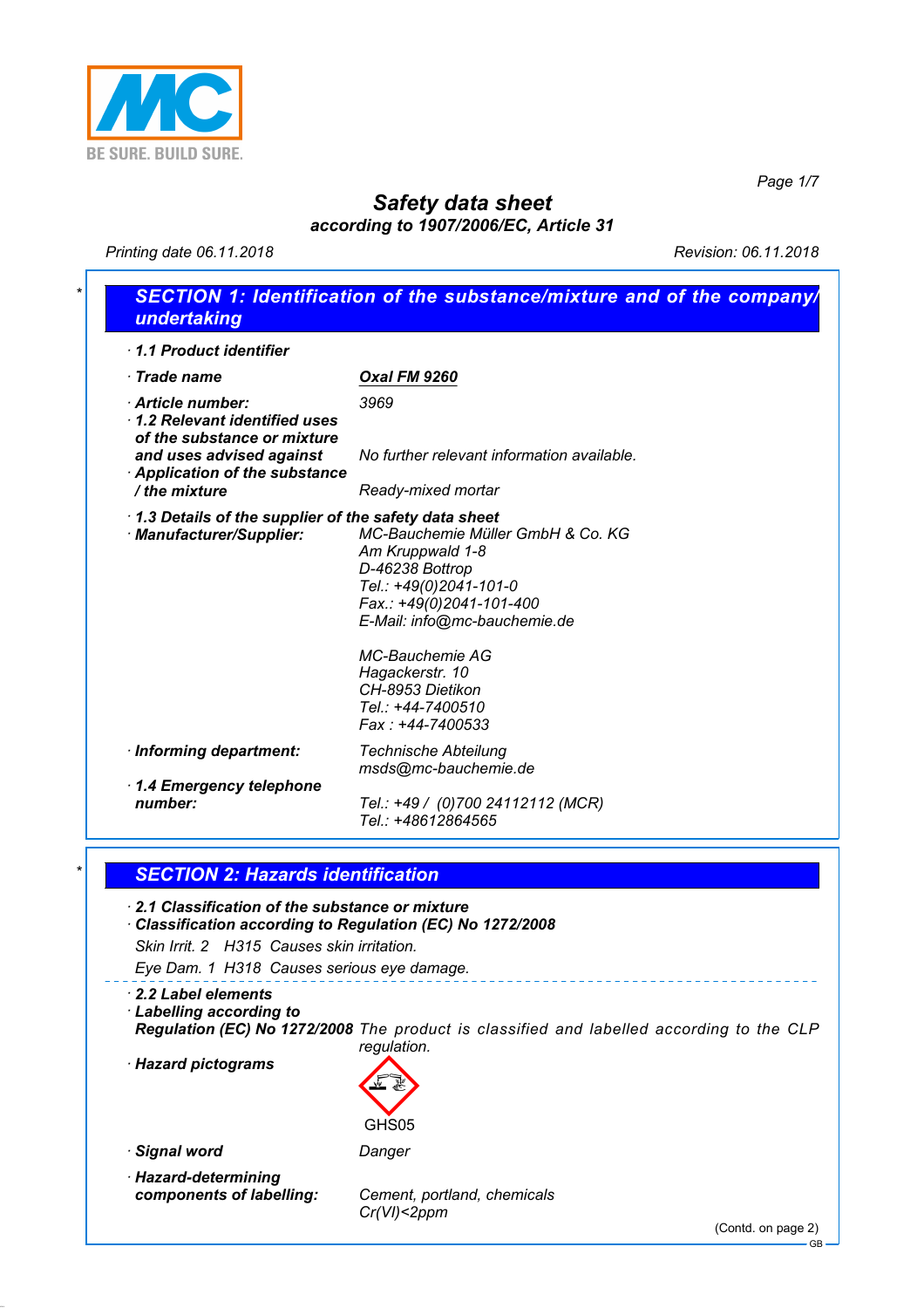

*Page 2/7*

## *Safety data sheet according to 1907/2006/EC, Article 31*

*Printing date 06.11.2018 Revision: 06.11.2018*

*Trade name Oxal FM 9260*

|                                            |                              | (Contd. of page 1)                                                                      |
|--------------------------------------------|------------------------------|-----------------------------------------------------------------------------------------|
| · Hazard statements                        | H315 Causes skin irritation. |                                                                                         |
|                                            |                              | H318 Causes serious eye damage.                                                         |
| · Precautionary statements                 | P280                         | Wear protective gloves / eye protection / face<br>protection.                           |
|                                            |                              | P305+P351+P338 IF IN EYES: Rinse cautiously with water for                              |
|                                            |                              | several minutes. Remove contact lenses, if<br>present and easy to do. Continue rinsing. |
|                                            | P310                         | Immediately call a POISON CENTER/doctor.                                                |
|                                            | P321                         | Specific treatment (see on this label).                                                 |
|                                            | P362+P364                    | Take off contaminated clothing and wash it<br>before reuse.                             |
|                                            | P332+P313                    | If skin irritation occurs: Get medical advice/<br>attention.                            |
| 2.3 Other hazards                          |                              |                                                                                         |
| $\cdot$ Results of PBT and vPvB assessment |                              |                                                                                         |
| $\cdot$ PBT:                               | Not applicable.              |                                                                                         |
| ∙ vPvB:                                    | Not applicable.              |                                                                                         |

### *\* SECTION 3: Composition/information on ingredients*

*· 3.2 Chemical characterisation: Mixtures*

*Mixture consisting of the following components.* 

| Dangerous components:             |                                                                   |          |
|-----------------------------------|-------------------------------------------------------------------|----------|
|                                   | CAS: 65997-15-1 Cement, portland, chemicals                       | >10-<25% |
| EINECS: 266-043-4 $Cr(VI) < 2ppm$ | Eye Dam. 1, H318; Skin Irrit. 2, H315; STOT SE 3, H335            |          |
| <b>Additional information</b>     | For the wording of the listed hazard phrases refer to section 16. |          |

| 4.1 Description of first aid measures                       |                                                                                     |
|-------------------------------------------------------------|-------------------------------------------------------------------------------------|
| <b>After inhalation</b>                                     | Supply fresh air.                                                                   |
| After skin contact                                          | The product is not skin irritating.                                                 |
| After eye contact                                           | Seek medical treatment.                                                             |
|                                                             | Rinse opened eye for several minutes under running water. Then<br>consult a doctor. |
| After swallowing                                            | Rinse out mouth and then drink plenty of water.<br>Seek medical treatment.          |
| 4.2 Most important symptoms                                 |                                                                                     |
| and effects, both acute and                                 |                                                                                     |
| delayed                                                     | No further relevant information available.                                          |
| 4.3 Indication of any<br><i>immediate medical attention</i> |                                                                                     |
|                                                             | and special treatment needed No further relevant information available.             |

(Contd. on page 3)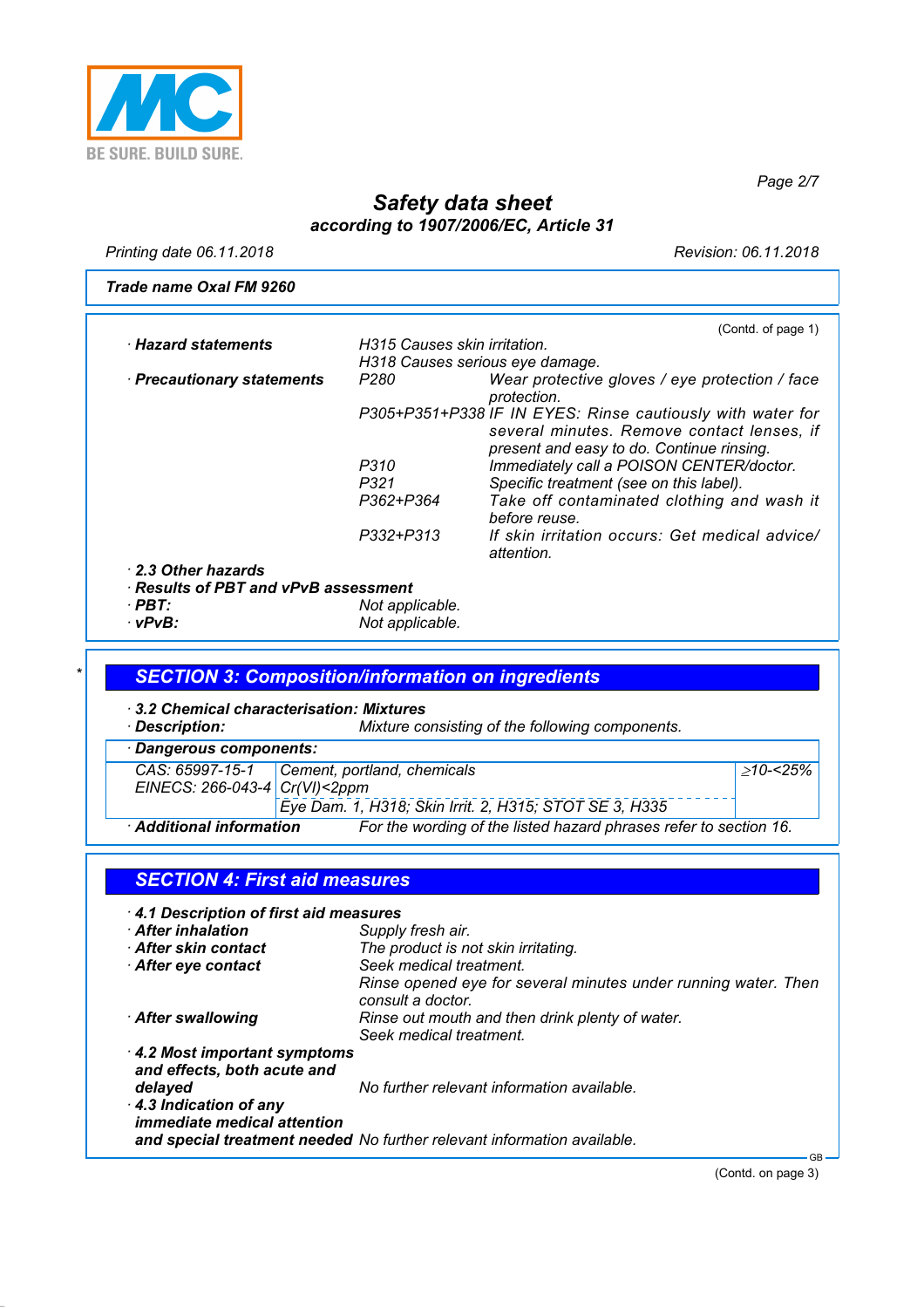

*Printing date 06.11.2018 Revision: 06.11.2018*

*Trade name Oxal FM 9260*

(Contd. of page 2)

*Page 3/7*

#### *SECTION 5: Firefighting measures*

- *· 5.1 Extinguishing media*
- *· Suitable extinguishing agents CO2, extinguishing powder or water jet. Fight larger fires with water jet or alcohol-resistant foam.*
- *· 5.2 Special hazards arising from the substance or · 5.3 Advice for firefighters*

*mixture No further relevant information available.*

#### *SECTION 6: Accidental release measures*

*· Protective equipment: No special measures required.*

*· 6.1 Personal precautions, protective equipment and emergency procedures Not required. · 6.2 Environmental*

*precautions: No special measures required. · 6.3 Methods and material for containment and cleaning up: Collect mechanically. · 6.4 Reference to other*

See Section 7 for information on safe handling *See Section 8 for information on personal protection equipment. See Section 13 for information on disposal.*

#### **SECTION 7: Handling and storage**

- *· 7.1 Precautions for safe handling Prevent formation of dust. · Information about protection against explosions and fires: No special measures required.*
- *· 7.2 Conditions for safe storage, including any incompatibilities*
- *· Storage*
- *· Requirements to be met by storerooms and containers: No special requirements.*
- *· Information about storage in*
	- *one common storage facility: Not required.*
- *· Further information about storage conditions: None.*
- *· 7.3 Specific end use(s) No further relevant information available.*

#### *\* SECTION 8: Exposure controls/personal protection*

*· Additional information about design of technical systems: No further data; see item 7.*

(Contd. on page 4)

GB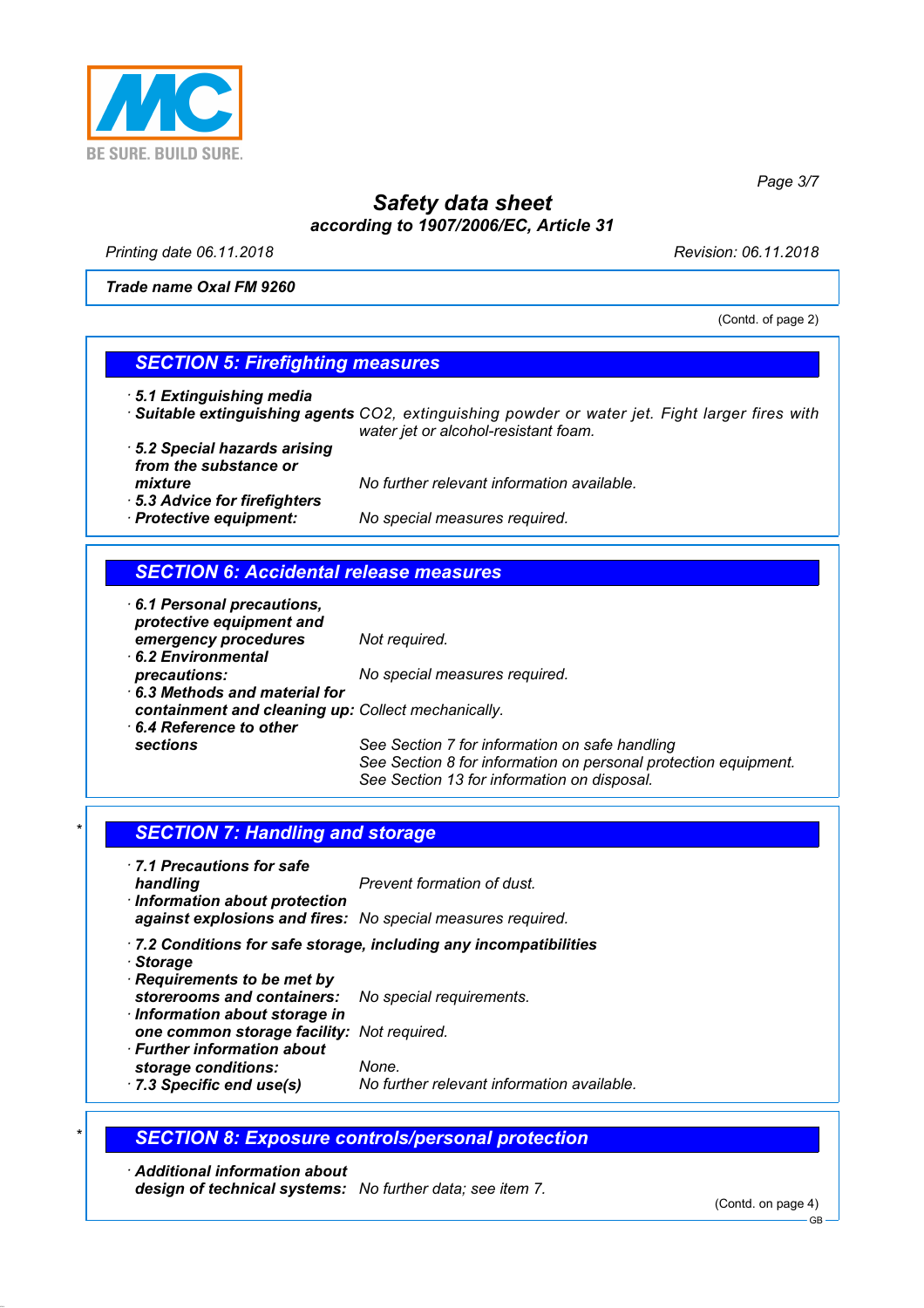

*Page 4/7*

# *Safety data sheet according to 1907/2006/EC, Article 31*

*Printing date 06.11.2018 Revision: 06.11.2018*

*Trade name Oxal FM 9260*

|                                                                                                                | (Contd. of page 3)                                                                                                                                                                                                                                                                                                                                                                                             |
|----------------------------------------------------------------------------------------------------------------|----------------------------------------------------------------------------------------------------------------------------------------------------------------------------------------------------------------------------------------------------------------------------------------------------------------------------------------------------------------------------------------------------------------|
| 8.1 Control parameters                                                                                         |                                                                                                                                                                                                                                                                                                                                                                                                                |
|                                                                                                                | Components with critical values that require monitoring at the workplace:                                                                                                                                                                                                                                                                                                                                      |
| 65997-15-1 Cement, portland, chemicals<br>$Cr(VI)<2$ ppm                                                       |                                                                                                                                                                                                                                                                                                                                                                                                                |
| WEL Long-term value: 10* 4** mg/m <sup>3</sup><br>*inhalable dust **respirable dust                            |                                                                                                                                                                                                                                                                                                                                                                                                                |
| · Additional information:                                                                                      | The lists that were valid during the compilation were used as basis.                                                                                                                                                                                                                                                                                                                                           |
| 8.2 Exposure controls<br>· Personal protective equipment<br><b>General protective and</b><br>hygienic measures | Instantly remove any soiled and impregnated garments.<br>Wash hands during breaks and at the end of the work.                                                                                                                                                                                                                                                                                                  |
| · Breathing equipment:                                                                                         | Avoid contact with the eyes.<br>In case of brief exposure or low pollution use breathing filter<br>apparatus. In case of intensive or longer exposure use breathing<br>apparatus that is independent of circulating air.                                                                                                                                                                                       |
| · Protection of hands:                                                                                         | Protective gloves.<br>Selection of the glove material on consideration of the penetration<br>times, rates of diffusion and the degradation<br>After use of gloves apply skin-cleaning agents and skin cosmetics.                                                                                                                                                                                               |
| · Material of gloves                                                                                           | Nitrile rubber, NBR<br>Butyl rubber, BR<br>The selection of the suitable gloves does not only depend on the<br>material, but also on further marks of quality and varies from<br>manufacturer to manufacturer. As the product is a preparation of<br>several substances, the resistance of the glove material can not be<br>calculated in advance and has therefore to be checked prior to the<br>application. |
| · Penetration time of glove<br>material                                                                        | The exact break trough time has to be found out by the                                                                                                                                                                                                                                                                                                                                                         |
| · Eye protection:                                                                                              | manufacturer of the protective gloves and has to be observed.<br>Safety glasses<br>Tightly sealed safety glasses.                                                                                                                                                                                                                                                                                              |
| · Body protection:                                                                                             | Protective work clothing.                                                                                                                                                                                                                                                                                                                                                                                      |

| <b>SECTION 9: Physical and chemical properties</b>                                      |                  |                    |
|-----------------------------------------------------------------------------------------|------------------|--------------------|
| 9.1 Information on basic physical and chemical properties<br><b>General Information</b> |                  |                    |
| · Appearance:                                                                           |                  |                    |
| Form:                                                                                   | Powder           |                    |
| Colour:                                                                                 | Grey             |                    |
| $\cdot$ Smell:                                                                          | <b>Odourless</b> |                    |
| Change in condition                                                                     |                  |                    |
| <b>Melting point/freezing point:</b>                                                    | Not determined   |                    |
|                                                                                         |                  | (Contd. on page 5) |

GB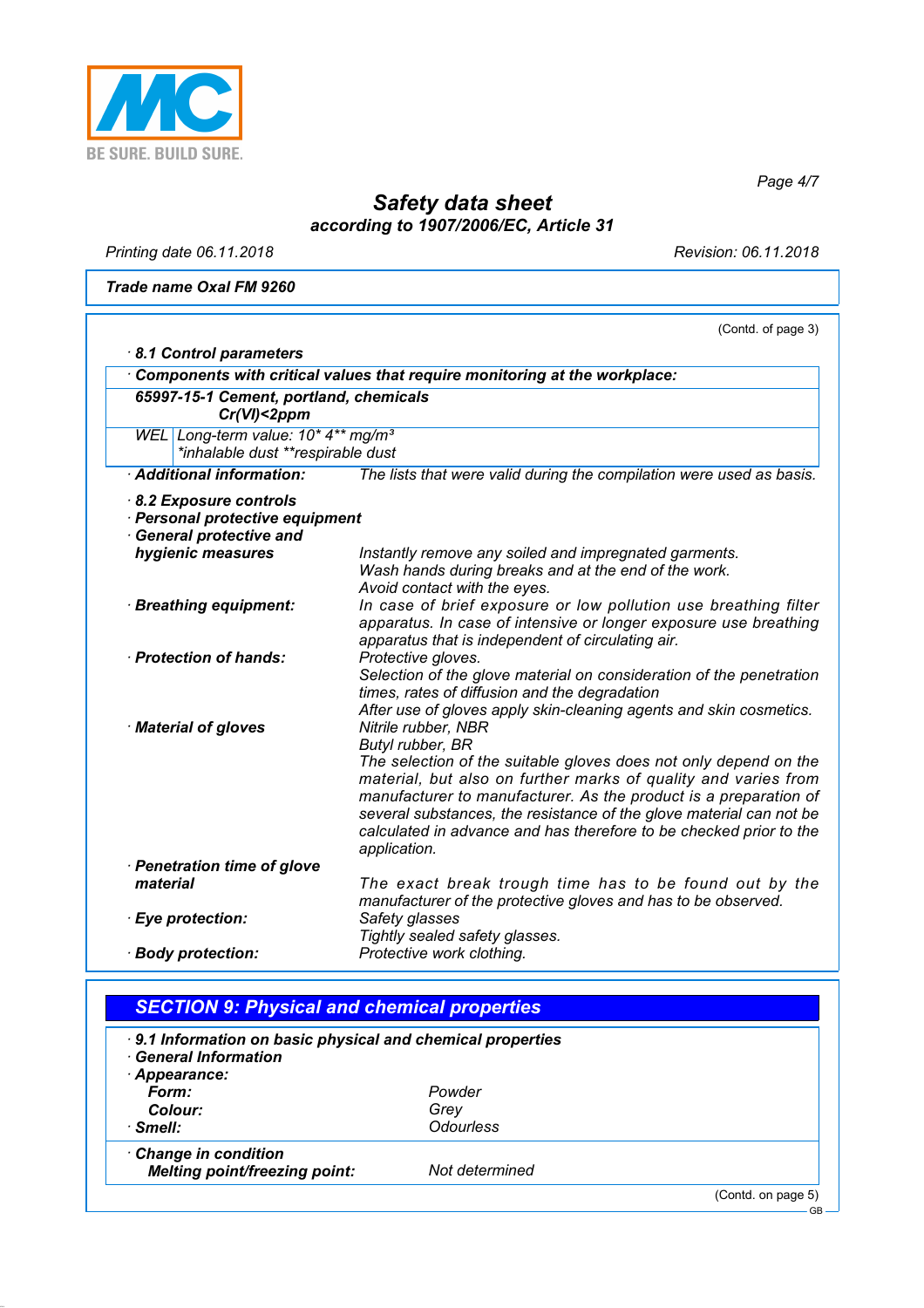

*Printing date 06.11.2018 Revision: 06.11.2018*

*Page 5/7*

*Trade name Oxal FM 9260*

|                                                                         | (Contd. of page 4)                                      |  |
|-------------------------------------------------------------------------|---------------------------------------------------------|--|
| Initial boiling point and boiling range: Not determined                 |                                                         |  |
| · Flash point:                                                          | Not applicable                                          |  |
| · Self-inflammability:                                                  | Product is not selfigniting.                            |  |
| <b>Explosive properties:</b>                                            | Product is not explosive.                               |  |
| · Density                                                               | Not determined                                          |  |
| · Solubility in / Miscibility with<br>Water:<br>⋅ 9.2 Other information | Unsoluble<br>No further relevant information available. |  |

### *\* SECTION 10: Stability and reactivity*

|  | 10.1 Reactivity |  |
|--|-----------------|--|
|  |                 |  |

*· 10.2 Chemical stability*

*· 10.1 Reactivity No further relevant information available.*

| · Thermal decomposition /<br>conditions to be avoided:<br>10.3 Possibility of hazardous | No decomposition if used according to specifications. |
|-----------------------------------------------------------------------------------------|-------------------------------------------------------|
| reactions                                                                               | No dangerous reactions known                          |
| 10.4 Conditions to avoid                                                                | No further relevant information available.            |
| 10.5 Incompatible materials:                                                            | No further relevant information available.            |
| 10.6 Hazardous                                                                          |                                                       |
| decomposition products:                                                                 | No dangerous decomposition products known             |

### *\* SECTION 11: Toxicological information*

| 11.1 Information on toxicological effects |  |  |
|-------------------------------------------|--|--|
|-------------------------------------------|--|--|

| $+$ 11.1 Information on toxicological effects              |                                                                           |
|------------------------------------------------------------|---------------------------------------------------------------------------|
| Acute toxicity                                             | Based on available data, the classification criteria are not met.         |
| · Primary irritant effect:                                 |                                                                           |
| · Skin corrosion/irritation                                | Causes skin irritation.                                                   |
| · Serious eye damage/irritation Causes serious eye damage. |                                                                           |
| · Respiratory or skin                                      |                                                                           |
| sensitisation                                              | Based on available data, the classification criteria are not met.         |
|                                                            | • CMR effects (carcinogenity, mutagenicity and toxicity for reproduction) |
| <b>Germ cell mutagenicity</b>                              | Based on available data, the classification criteria are not met.         |
| <b>Carcinogenicity</b>                                     | Based on available data, the classification criteria are not met.         |
| · Reproductive toxicity                                    | Based on available data, the classification criteria are not met.         |
| STOT-single exposure                                       | Based on available data, the classification criteria are not met.         |
| STOT-repeated exposure                                     | Based on available data, the classification criteria are not met.         |
| <b>Aspiration hazard</b>                                   | Based on available data, the classification criteria are not met.         |

(Contd. on page 6)

GB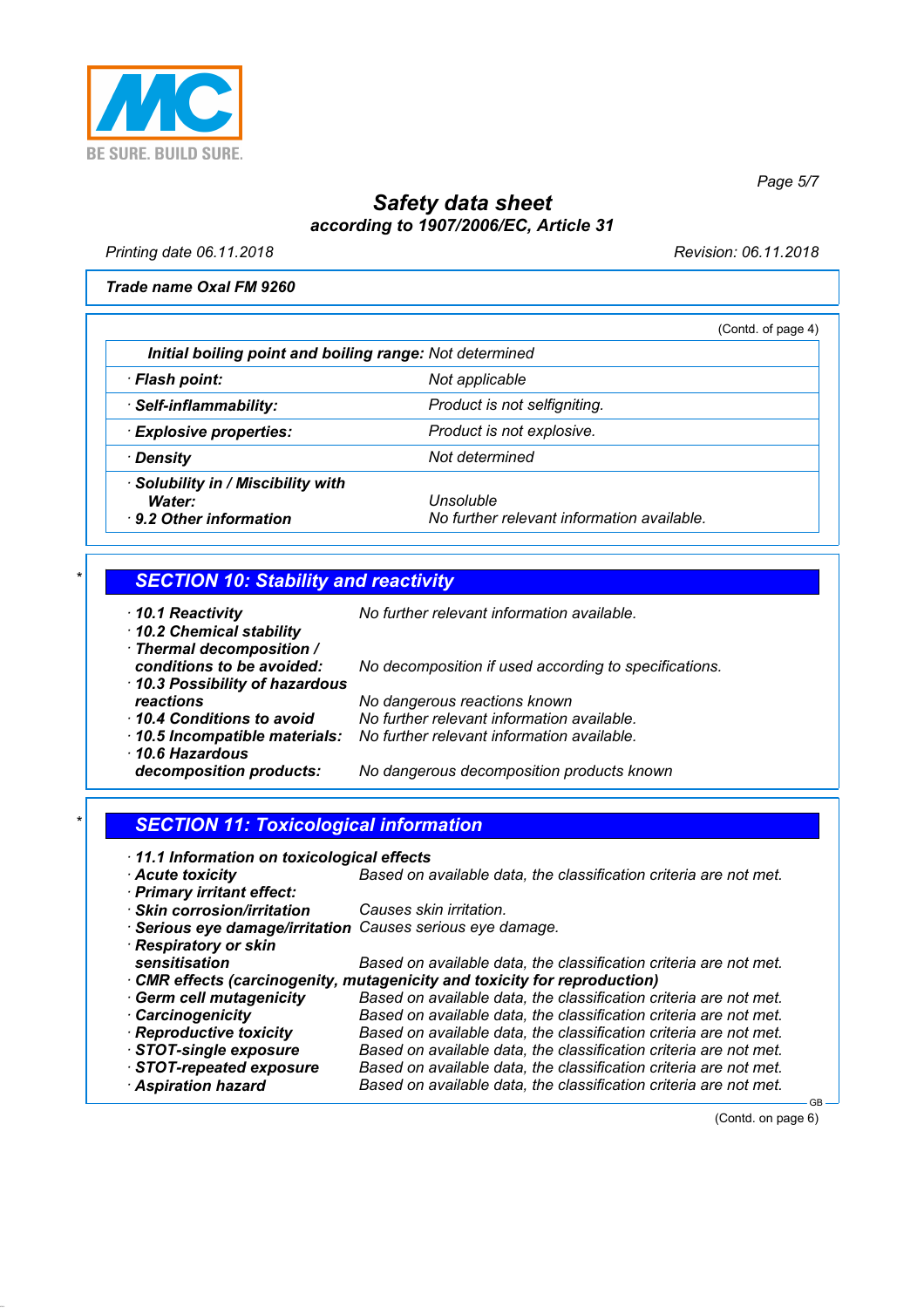

*Printing date 06.11.2018 Revision: 06.11.2018*

*Trade name Oxal FM 9260*

(Contd. of page 5)

*Page 6/7*

# *\* SECTION 12: Ecological information*

| $\cdot$ 12.1 Toxicity                   |                                                                   |
|-----------------------------------------|-------------------------------------------------------------------|
| · Aquatic toxicity:                     | No further relevant information available.                        |
| 12.2 Persistence and                    |                                                                   |
| degradability                           | No further relevant information available.                        |
| 12.3 Bioaccumulative                    |                                                                   |
| potential                               | No further relevant information available.                        |
| 12.4 Mobility in soil                   | No further relevant information available.                        |
| · Additional ecological information:    |                                                                   |
| · General notes:                        | Do not allow undiluted product or large quantities of it to reach |
|                                         | ground water, water bodies or sewage system.                      |
| 12.5 Results of PBT and vPvB assessment |                                                                   |
| · PBT:                                  | Not applicable.                                                   |
| ∴vPvB∶                                  | Not applicable.                                                   |
| 12.6 Other adverse effects              | No further relevant information available.                        |

#### *SECTION 13: Disposal considerations*

*· 13.1 Waste treatment methods Must not be disposed of together with household garbage. Do not allow product to reach sewage system. · Uncleaned packagings: Empty contaminated packagings thoroughly. They can be recycled after thorough and proper cleaning.*

| 14.1 UN-Number <sup>.</sup><br>· ADR, ADN, IMDG, IATA  | Void            |  |
|--------------------------------------------------------|-----------------|--|
| 14.2 UN proper shipping name<br>· ADR, ADN, IMDG, IATA | Void            |  |
| 14.3 Transport hazard class(es)                        |                 |  |
| · ADR, ADN, IMDG, IATA<br>· Class                      | Void            |  |
| 14.4 Packing group<br>ADR, IMDG, IATA                  | Void            |  |
| 14.5 Environmental hazards:<br>· Marine pollutant:     | No              |  |
| 14.6 Special precautions for user                      | Not applicable. |  |